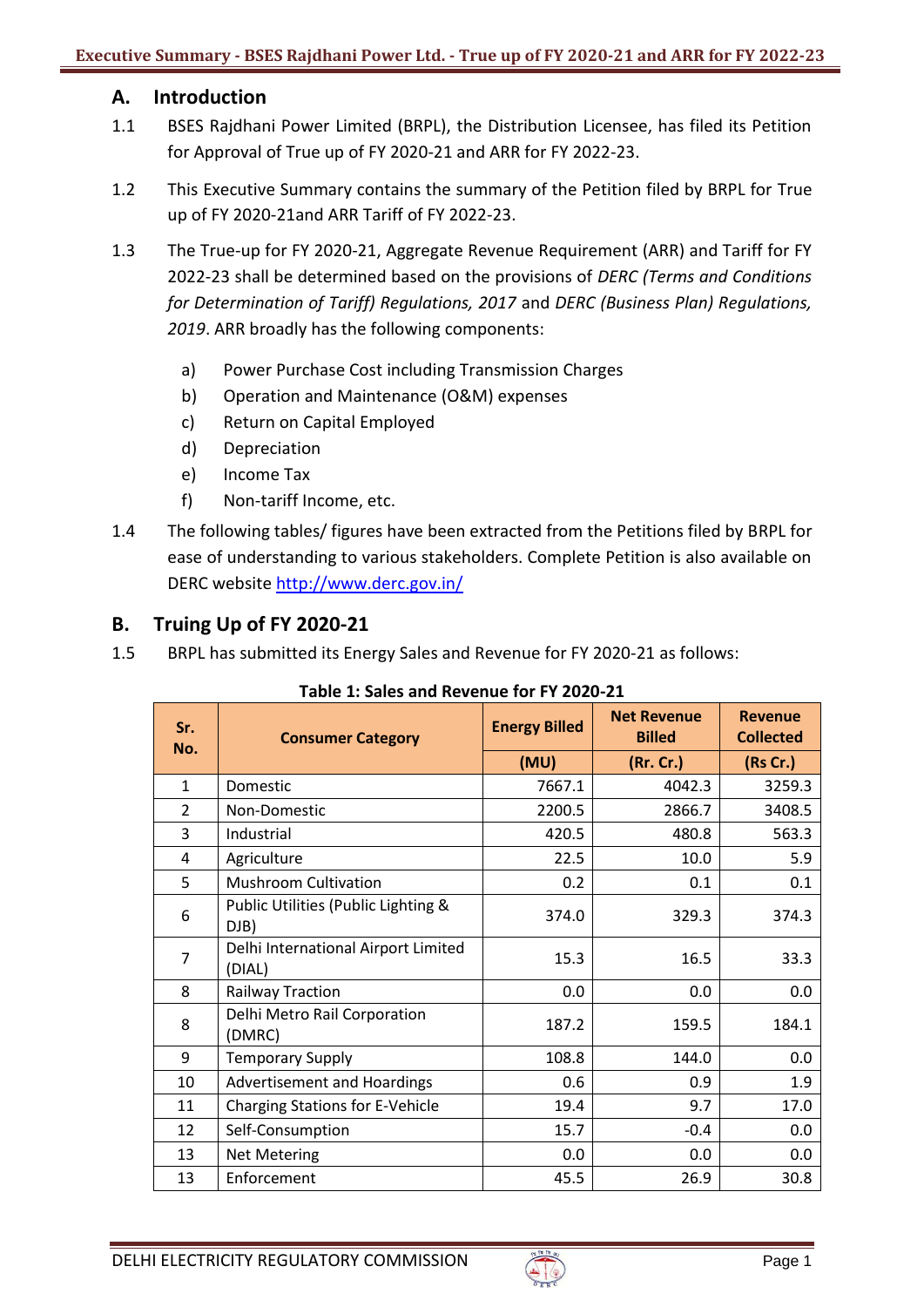| Sr.<br>No. | <b>Consumer Category</b> | Net Revenue<br><b>Energy Billed</b><br><b>Billed</b> | <b>Revenue</b><br><b>Collected</b> |          |
|------------|--------------------------|------------------------------------------------------|------------------------------------|----------|
|            |                          | (MU)                                                 | (Rr. Cr.)                          | (Rs Cr.) |
| 14         | Total                    | 11077.4                                              | 8086.3                             | 7878.5   |

1.6 BRPL has submitted the actual Distribution Loss of 7.17% for FY 2020-21 and claimed the following incentive with respect to actual Distribution Loss and Collection Efficiency achieved during FY 2020-21:

| Sr. No.        | <b>Particulars</b>                                                      | <b>UoM</b> | FY 2020-21 |
|----------------|-------------------------------------------------------------------------|------------|------------|
| 1              | Distribution loss Target for Previous Year (PYT)                        | %          | 9.50%      |
| $\overline{2}$ | Distribution loss Target for Current Year (CYT)                         | %          | 8.10%      |
| 3              | <b>Actual Distribution Loss</b>                                         | %          | 7.17%      |
| 4              | 50% of (PYT - CYT)                                                      | %          | 0.70%      |
| 5              | CYT-50% of (PYT - CYT)                                                  | %          | 7.40%      |
| 6              | Energy Input                                                            | MU         | 11932.8    |
| $\overline{7}$ | Average Power Purchase Cost                                             | Rs./Unit   | 5.8        |
| 8              | <b>Total Incentive</b>                                                  | Rs.Cr.     | 64.6       |
| 9              | Petitioner Share 1 of incentive (less than Loss<br>Target-50%*(PYT-CYT) | Rs.Cr.     | 16.2       |
| 10             | Petitioner Share 2 of incentive (up to Loss Target-<br>50%*(PYT-CYT)    | Rs. Cr.    | 10.7       |
| 11             | <b>Total Incentive to Petitioner</b>                                    | Rs.Cr.     | 26.9       |

### **Table 2: Incentive due to Distribution Loss overachievement**

### **Table 3: Incentive due to Collection Efficiency overachievement**

| Sr. No | <b>Particulars</b>                     | <b>UoM</b> | FY 2020-21 |
|--------|----------------------------------------|------------|------------|
| 1      | Net Revenue Billed                     | Rs. Cr.    | 8086.3     |
| 2      | Net Revenue Realised                   | Rs. Cr.    | 8112.0     |
| 3      | <b>Collection Efficiency</b>           | %          | 100.32%    |
| 4      | <b>Collection Efficiency Target</b>    | %          | 99.50%     |
| 5      | Revenue Realised over 99.50% CE Target | Rs. Cr.    | 66.22      |
| 6      | <b>Total Petitioner Share</b>          | Rs. Cr.    | 46.0       |
|        | <b>Consumer Share</b>                  | Rs. Cr.    | 20.2       |

1.7 BRPL submits the Actual Sales, Distribution Loss level, and Energy required at DISCOM periphery for FY 2020-21, as follows:

| Sr. No. | <b>Particulars</b>                       | <b>Actuals</b> |
|---------|------------------------------------------|----------------|
|         | Sales (MU)                               | 11077.4        |
|         | Distribution Loss (%)                    | 7.17%          |
|         | Energy Required at DISCOM periphery (MU) | 11932.8        |

#### **Table 4: Energy Requirement for FY 2020-21**

1.8 BRPL has submitted that most of the power is purchased from Government Owned utilities. The following table shows the source-wise Power Purchase Quantum and cost for BRPL for FY 2020-21:

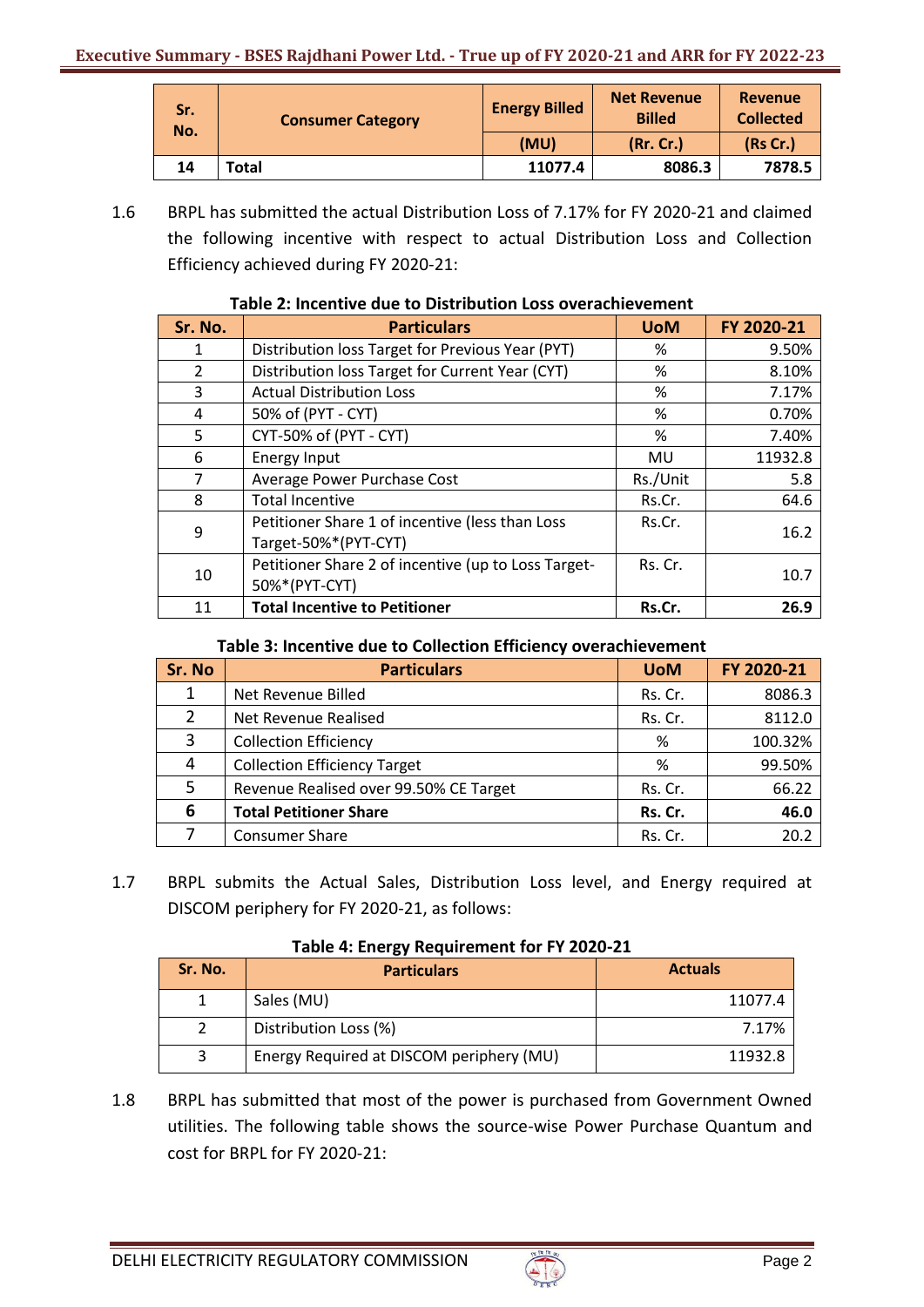|                | <b>FY 2020-21 (Actual)</b>                      |         |                   |            |
|----------------|-------------------------------------------------|---------|-------------------|------------|
| Sr. No.        | <b>Plant</b>                                    | (MU)    | <b>Total Cost</b> | Rs. / Unit |
| $\mathbf{1}$   | <b>NTPC</b>                                     | 4778.4  | 2666.8            | 5.58       |
| $\overline{2}$ | <b>NHPC</b>                                     | 983.1   | 360.5             | 3.67       |
| 3              | <b>NPCIL</b>                                    | 389.9   | 80.6              | 2.07       |
| 4              | <b>DVC</b>                                      | 1172.6  | 494.2             | 4.21       |
| 5              | <b>State Genco</b>                              | 2143.2  | 1269.1            | 5.92       |
| 6              | Other Hydro (incl. THDC, SJVNL and<br>Tala HEP) | 548.8   | 168.6             | 3.07       |
| 7              | <b>Wind Power</b>                               | 147.6   | 52.1              | 3.53       |
| 8              | Sasan                                           | 510.4   | 74.2              | 1.45       |
| 9              | <b>SECI</b>                                     | 201.6   | 53.7              | 2.66       |
| 11             | Long term power purchase cost                   | 10875.7 | 5219.8            | 4.80       |
| 10             | Add: Other Costs                                | 31.2    | 14.8              | 4.74       |
| 12             | <b>ST Purchase</b>                              | 2729.9  | 1177.0            | 4.31       |
| 13             | <b>Gross Power Purchase Cost</b>                | 13636.6 | 6411.6            | 4.70       |
| 14             | Add: PGCIL loss/charges                         |         | 681.7             |            |
| 15             | Add: DTL loss/charges                           |         | 333.7             |            |
| 16             | Add: Other losses                               |         | 154.4             |            |
| 17             | Less: short term Sale                           | 1233.4  | 517.3             | 4.19       |
| 18             | Add: Cost of REC                                |         | 0.0               |            |
| 19             | <b>Net Power Purchase Cost</b>                  | 12403.2 | 7064.1            | 5.70       |
| 20             | Less: Rebate                                    |         | 131.6             |            |
| 21             | Net Power Purchase Cost after rebate            | 12403.2 | 6932.5            | 5.59       |

# **Table 5: Power Purchase Quantum and Cost**

1.9 The O&M Expenses as considered by BRPL during FY 2020-21 are as follows:

#### **Table 6: O&M Expenses for FY 2020-21**

| <b>Assets/lines</b>       | Avg.<br><b>Quantity</b> | <b>Units</b>   | <b>Norms</b> | <b>Amount</b><br>(Rs. Cr.) |
|---------------------------|-------------------------|----------------|--------------|----------------------------|
| 66 kV lines               | 1208.5                  | ₹ Lakh/ ckt km | 3.855        | 46.6                       |
| 33 kV lines               |                         |                |              |                            |
| 11 kV lines               | 7897.8                  | ₹ Lakh/ ckt km | 1.15         | 90.8                       |
| LT lines system           | 12830.7                 | ₹ Lakh/ ckt km | 6.148        | 788.8                      |
| 33/11 kV grid sub-station |                         |                |              |                            |
| 66/11 kV grid sub-station | 6225.5                  | ₹ Lakh/ MVA    | 1.033        | 64.3                       |
| 11/0.415 kV DT            | 6292.6                  | ₹ Lakh/ MVA    | 2.563        | 161.3                      |
|                           | <b>Total</b>            |                |              | 1151.8                     |

1.10 The additional O&M expenses claimed as a part of truing‐up requirement for FY 2020‐21 are tabulated below:

### **Table 7: Additional O&M Expenses for FY 2020-21 (Rs. Cr.)**

| Sr. No | <b>Particulars</b>             | FY 2020-21 |
|--------|--------------------------------|------------|
|        | Loss on Sale of Retired Assets | 16.C       |

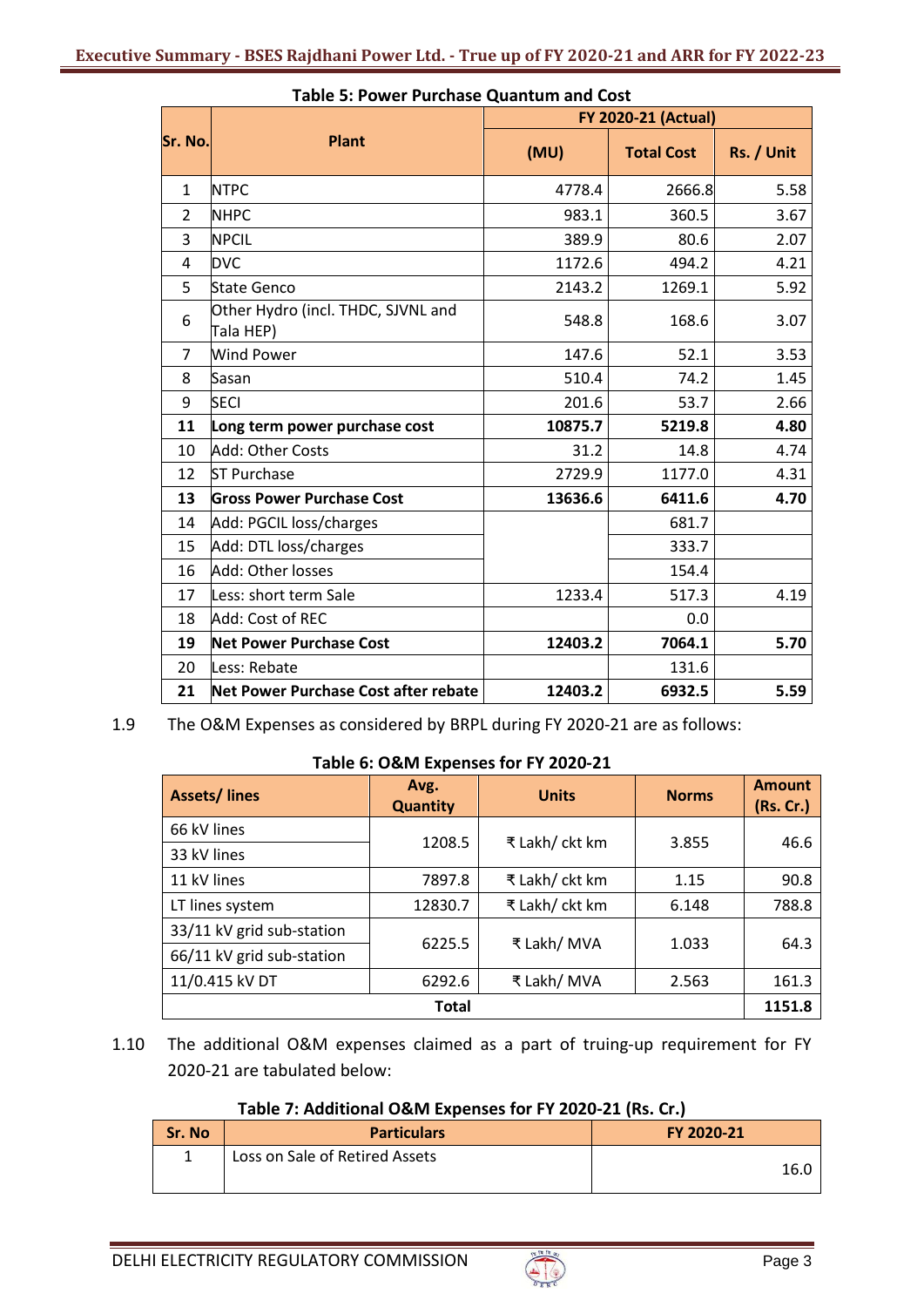| Sr. No         | <b>Particulars</b>                                                                             | FY 2020-21 |
|----------------|------------------------------------------------------------------------------------------------|------------|
| $\overline{2}$ | Incremental impact of 7 <sup>th</sup> Pay Commission                                           | 88.7       |
| 3              | Legal Expenses                                                                                 | 15.5       |
| 4              | Ombudsman/legal Fees                                                                           | 0.9        |
| 5              | Incremental License Fee paid on assets                                                         | 2.8        |
| 6              | Syndication Fee/Bank charges regarding loan of<br><b>Working Capital and Regulatory Assets</b> | 1.7        |
| 7              | Covid -19 additional expenses                                                                  | 6.1        |
| 8              | Expenses on account of new initiatives                                                         | 1.7        |
| 9              | Incremental GST Impact                                                                         | 13.7       |
| 10             | <b>Incremental SMS Charges</b>                                                                 | 1.4        |
| 11             | Total                                                                                          | 148.5      |

1.11 BRPL has submitted that the depreciation has been calculated in accordance with *DERC Tariff Regulations, 2017*. BRPL has further submitted the average rate of depreciation for FY 2020-21 is based on the Audited Accounts tabulated as under:

| Sr. No. | <b>Particulars</b>                   | <b>Amount</b> |
|---------|--------------------------------------|---------------|
| 1       | Opening GFA as per audited accounts  | 7626.0        |
|         | Closing GFA as per audited accounts  | 8193.4        |
| 3       | Average of GFA                       | 7909.7        |
| 4       | Depreciation as per Audited Accounts | 368.4         |
|         | Average depreciation rate            | 4.66%         |

#### **Table 8: Depreciation for FY 2020-21 (Rs. Cr.)**

# **Table 9: Depreciation for FY 2020-21 (Rs. Cr.)**

| Sr.No. | <b>Particulars</b>                                   | <b>Amount</b> |
|--------|------------------------------------------------------|---------------|
|        | Average GFA                                          | 7948.2        |
|        | Average Consumer Contribution and Grants             | 878.0         |
|        | Average assets net of consumer contribution & Grants | 7070.1        |
| 4      | Average rate of depreciation                         | 4.66%         |
|        | Depreciation                                         | 329.3         |

1.12 BRPL has submitted the Return on Capital Employed (RoCE) during FY 2020-21 as follows:

#### **Table 10 : Return on Capital Employed (RoCE) (Rs. Cr.)**

| Sr. No. | <b>Particulars</b>                         | <b>Amount</b> |
|---------|--------------------------------------------|---------------|
| 1       | Average Debt (Term Loan & Working Capital) | 2494.8        |
| 2       | Average Equity                             | 2182.7        |
| 3       | Total                                      | 4677.5        |
| 4       | Cost of Debt                               | 12.22%        |
| 5       | Return on Equity                           | 21.38%        |
| 6       | WACC (Weighted avg. Cost of capital)       | 16.49%        |
|         | RRB(i)                                     | 4847.7        |
| 8       | RoCE (Return on Capital Employed)          | 799.6         |

1.13 BRPL has submitted the Non-Tariff Income for FY 2020-21 as follows:

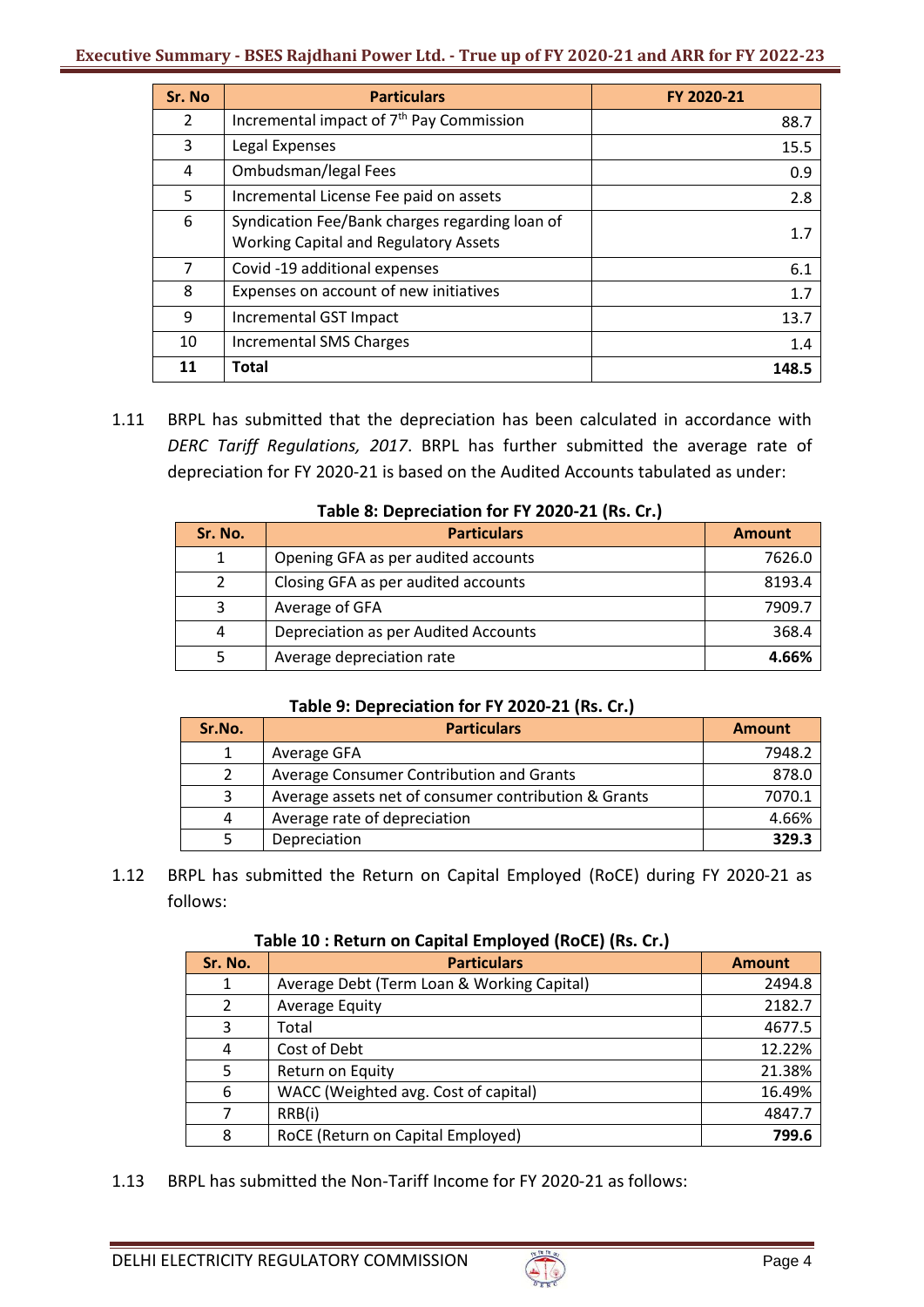| Sr.No.         | <b>Particulars</b>                                    | <b>Amount</b> |
|----------------|-------------------------------------------------------|---------------|
| 1              | <b>Other Operating Income</b>                         | 142.3         |
| $\overline{2}$ | Other Income                                          | 62.6          |
| 3              | <b>Total Income as per Accounts</b>                   | 204.9         |
| 4              | Add: Interest on CSD                                  | 36.4          |
| 5              | Add: Differential in SLD                              | $-5.9$        |
| 6              | <b>Total Other Income</b>                             | 235.4         |
| $\overline{7}$ | Less: Income from other business                      |               |
| 8              | <b>Street Light</b>                                   | 15.0          |
| 9              | Net Income to be considered                           | 220.3         |
| 10             | Less: Interest on Contingency Reserve                 | 0.1           |
| 11             | Less: LPSC                                            | 35.7          |
| 12             | Less: Write-back of misc. provisions                  | 0.1           |
| 13             | Less: Short term gain                                 | 7.8           |
| 14             | Less: Transfer from Consumer contribution for capital | 45.0          |
| 15             | Less: Bad debts recovered                             | 1.5           |
| 16             | Less: Interest on Inter-company Loans                 | 16.3          |
| 17             | Less: Commission on collection of Electricity Duty    | 10.2          |
| 18             | <b>Net Non-Tariff Income</b>                          | 103.8         |

# **Table 11: Non-Tariff Income for FY 2020-21 (Rs. Cr.)**

1.14 The Aggregate Revenue Requirement during FY 2020-21 is as follows:

| Sr.No.         | <b>Particulars</b>                                                        | FY 2020-21 |
|----------------|---------------------------------------------------------------------------|------------|
| 1              | Purchase of power including Transmission and SLDC<br>Charges & Incentives | 6932.5     |
| $\overline{2}$ | <b>O&amp;M Expenses</b>                                                   | 1151.8     |
| 3              | <b>Additional O&amp;M Expenses</b>                                        | 148.5      |
| 4              | Depreciation                                                              | 329.3      |
| 5              | Return on Capital Employed (RoCE)                                         | 799.6      |
| 6              | Sub-total                                                                 | 9361.8     |
| 7              | Less: Non-Tariff Income                                                   | 103.8      |
| 8              | Less: Income from Open Access                                             | 71.0       |
| 9              | <b>Aggregate Revenue Requirement</b>                                      | 9187.0     |

1.15 The revenue gap during FY 2020-21 is tabulated as follows:

## **Table 13: Revenue (Gap) for FY 2020-21**

| Sr.No. | <b>Particulars</b>            | FY 2020-21 |
|--------|-------------------------------|------------|
|        | ARR for FY 2020-21            | 9187.0     |
|        | Revenue available towards ARR | 7780.5     |
|        | <b>Revenue (Gap)/Surplus</b>  | (1406.6)   |

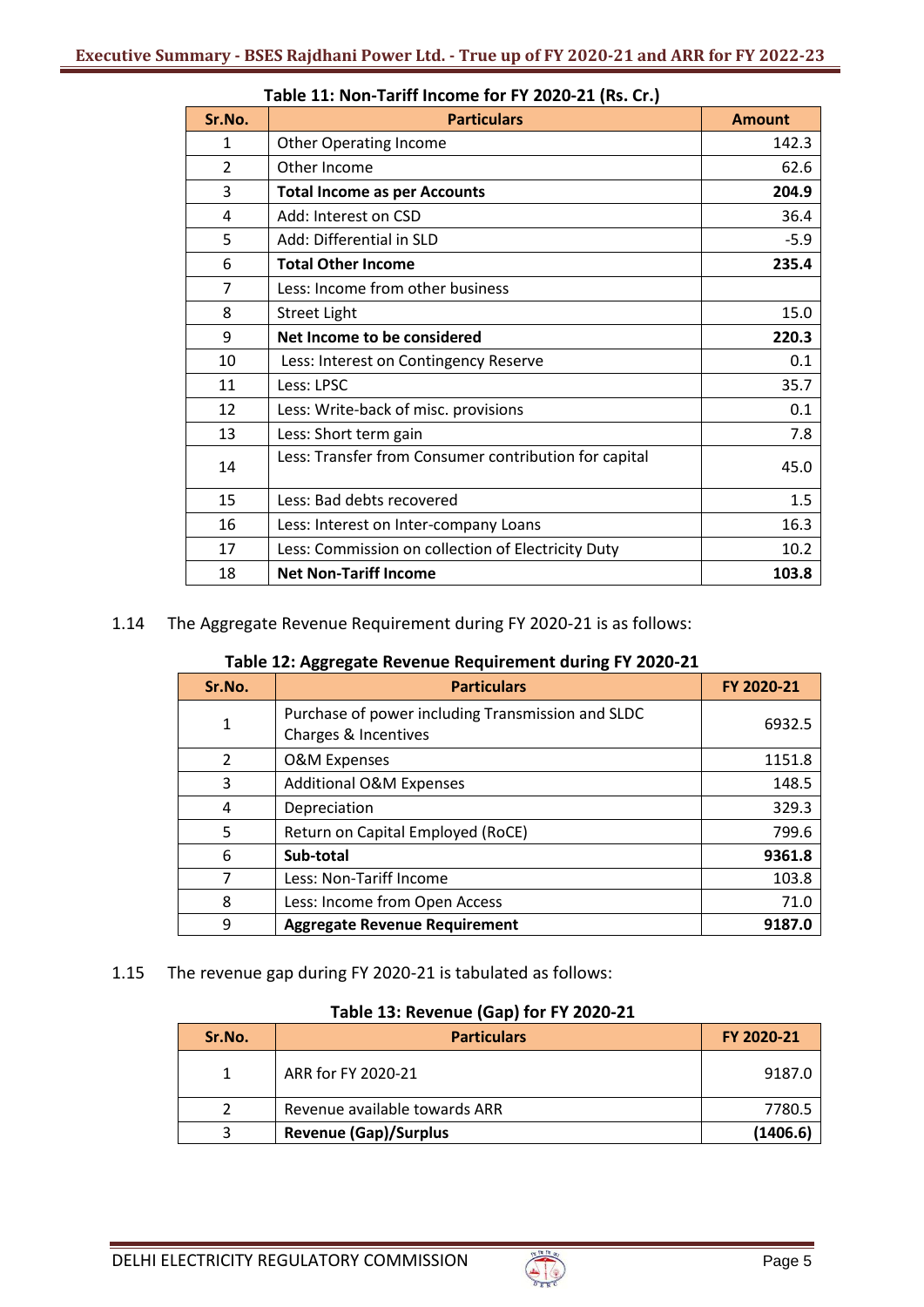1.16 BRPL's claims pertaining to True‐up of expenses with respect to earlier periods have been divided into three parts as follows:

| Sr.No.      | <b>Particulars</b>                                                                                           | <b>Principal</b> | <b>Carrying</b><br><b>Cost</b> | <b>Total</b> |
|-------------|--------------------------------------------------------------------------------------------------------------|------------------|--------------------------------|--------------|
| $\mathbf 1$ | Impact of issues under<br>consideration but yet to be<br>implemented by DERC<br>(including CC upto FY 20-21) | 829              | 1661                           | 2490         |
| 2           | Impact of Issues Pending in<br>APTEL (including CC upto FY<br>$2020 - 21$                                    | 3848             | 6367                           | 10214        |
| 3           | Total                                                                                                        | 4677             | 8028                           | 12705        |

# **Table 14: Summary of Past claims (Rs. Cr.)**

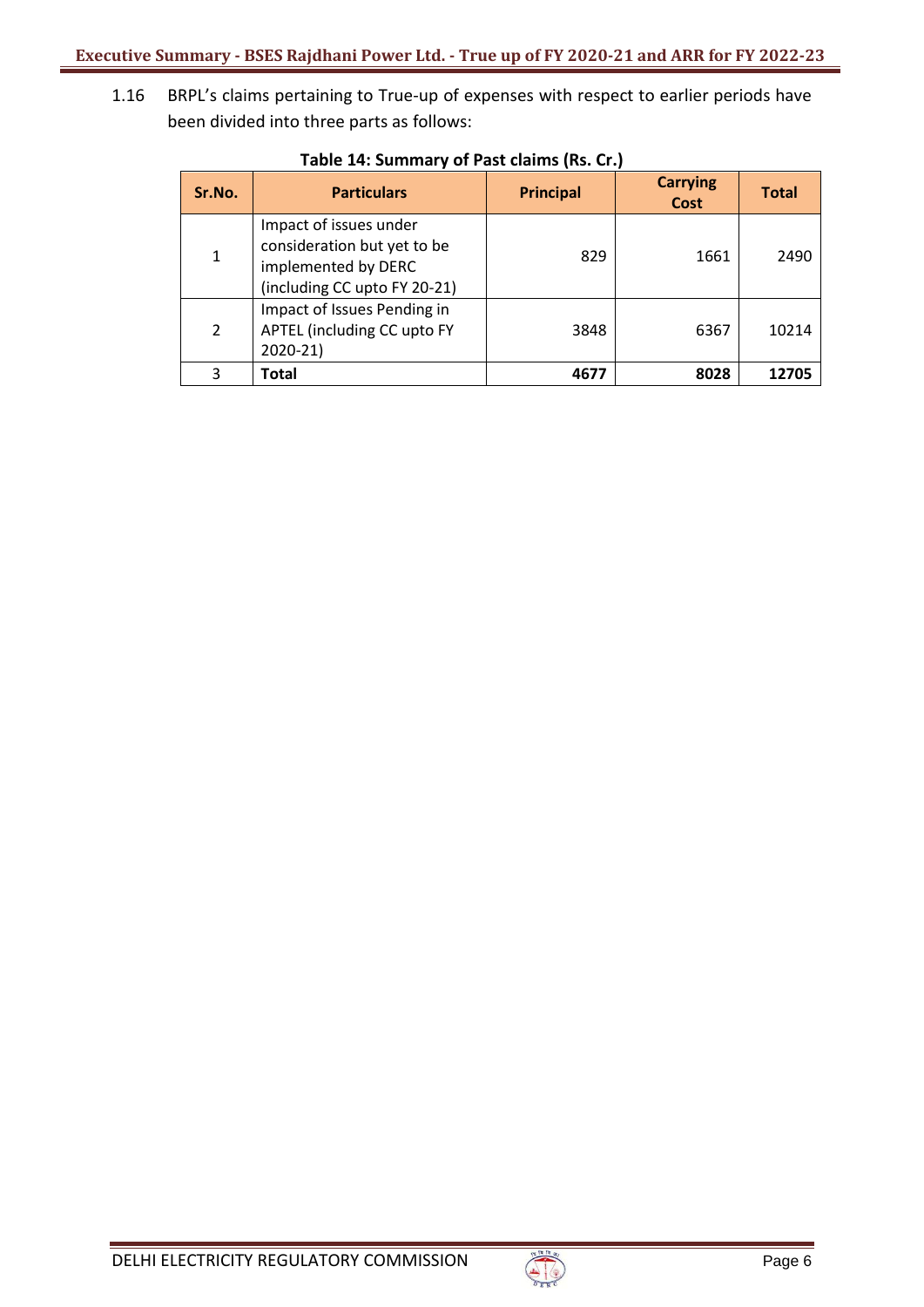## **C. ARR FOR FY 2022-23**

1.17 BRPL has projected the Energy Sales at 13572 MU for FY 2022-23.

| Sr.No.         | <b>Category</b>                            | Sales (MU) |
|----------------|--------------------------------------------|------------|
| $\mathbf{1}$   | <b>Domestic</b>                            | 9017.7     |
| $\overline{2}$ | <b>Non-Domestic</b>                        | 3166.2     |
| 3              | Industrial                                 | 534.7      |
| 4              | <b>Agriculture</b>                         | 27.7       |
| 5              | <b>Mushroom Cultivation</b>                | 0.1        |
| 6              | <b>Public Utilities</b>                    | 603.4      |
| 6.1            | Delhi Metro Rail Corporation               | 222.4      |
| 6.2            | Delhi Jal Board                            | 258.4      |
| 6.3            | <b>Public Lighting</b>                     | 122.6      |
| 7              | <b>Delhi International Airport Limited</b> | 48.0       |
| 8              | <b>EV Charging</b>                         | 84.7       |
| 9              | <b>Advertisement &amp; Hoardings</b>       | 1.2        |
| 10             | <b>Self-Consumption</b>                    | 33.8       |
| 11             | <b>Others</b>                              | 54.2       |
| 12             | <b>Total</b><br>13571.7                    |            |

# **Table 15: Estimated Energy Sales for FY 2022-23**

| Table 16: Estimated Revenue for FY 2022-23 |  |  |
|--------------------------------------------|--|--|
|--------------------------------------------|--|--|

| Sr.No.         | <b>Category</b>              | <b>Fixed</b><br><b>Charges</b> | <b>Energy</b><br><b>Charges</b> | <b>TOD</b><br><b>Charges</b> | <b>Revenue</b><br>Billed ( $\overline{\tau}$ |
|----------------|------------------------------|--------------------------------|---------------------------------|------------------------------|----------------------------------------------|
|                |                              | (₹ Cr.)                        | (₹ Cr.)                         | (₹ Cr.)                      | $Cr.$ )                                      |
| $\mathbf{1}$   | <b>Domestic</b>              | 492.2                          | 4002.1                          | 0.0                          | 4494.3                                       |
| 1.1            | <b>Domestic Consumer</b>     | 473.0                          | 3881.7                          | 0.0                          | 4354.8                                       |
| 1.2            | SPD supply for GHS (CGHS)    | 14.7                           | 97.3                            | 0.0                          | 112.0                                        |
| 1.3            | Worship / Hospital           | 4.1                            | 13.8                            | 0.0                          | 17.9                                         |
| 1.4            | <b>DVB Staff</b>             | 0.3                            | 9.2                             | 0.0                          | 9.6                                          |
|                |                              |                                |                                 |                              |                                              |
| $\overline{2}$ | <b>Non-Domestic</b>          | 718.2                          | 2707.0                          | 16.9                         | 3442.1                                       |
| 2.1            | Non-Domestic LT (up to 3KVA) | 108.6                          | 179.1                           | 0.0                          | 287.7                                        |
| 2.2            | Non-Domestic LT (above 3KVA) | 405.7                          | 1607.1                          | 10.7                         | 2023.6                                       |
| 2.3            | Non-Domestic HT              | 203.8                          | 920.8                           | 6.2                          | 1130.7                                       |
|                |                              |                                |                                 |                              |                                              |
| 3              | <b>Industrial</b>            | 82.4                           | 427.1                           | 4.1                          | 513.6                                        |
| 3.1            | <b>Industrial LT</b>         | 56.7                           | 259.0                           | 2.5                          | 318.2                                        |
| 3.2            | Industrial HT                | 25.7                           | 168.1                           | 1.6                          | 195.4                                        |
|                |                              |                                |                                 |                              |                                              |
| 4              | <b>Agriculture</b>           | 4.8                            | 4.2                             | 0.0                          | 8.9                                          |
| 5              | <b>Mushroom Cultivation</b>  | 0.1                            | 0.0                             | 0.0                          | 0.1                                          |
|                |                              |                                |                                 |                              |                                              |
| 6              | <b>Public Utilities</b>      | 96.0                           | 377.7                           | 4.4                          | 478.2                                        |

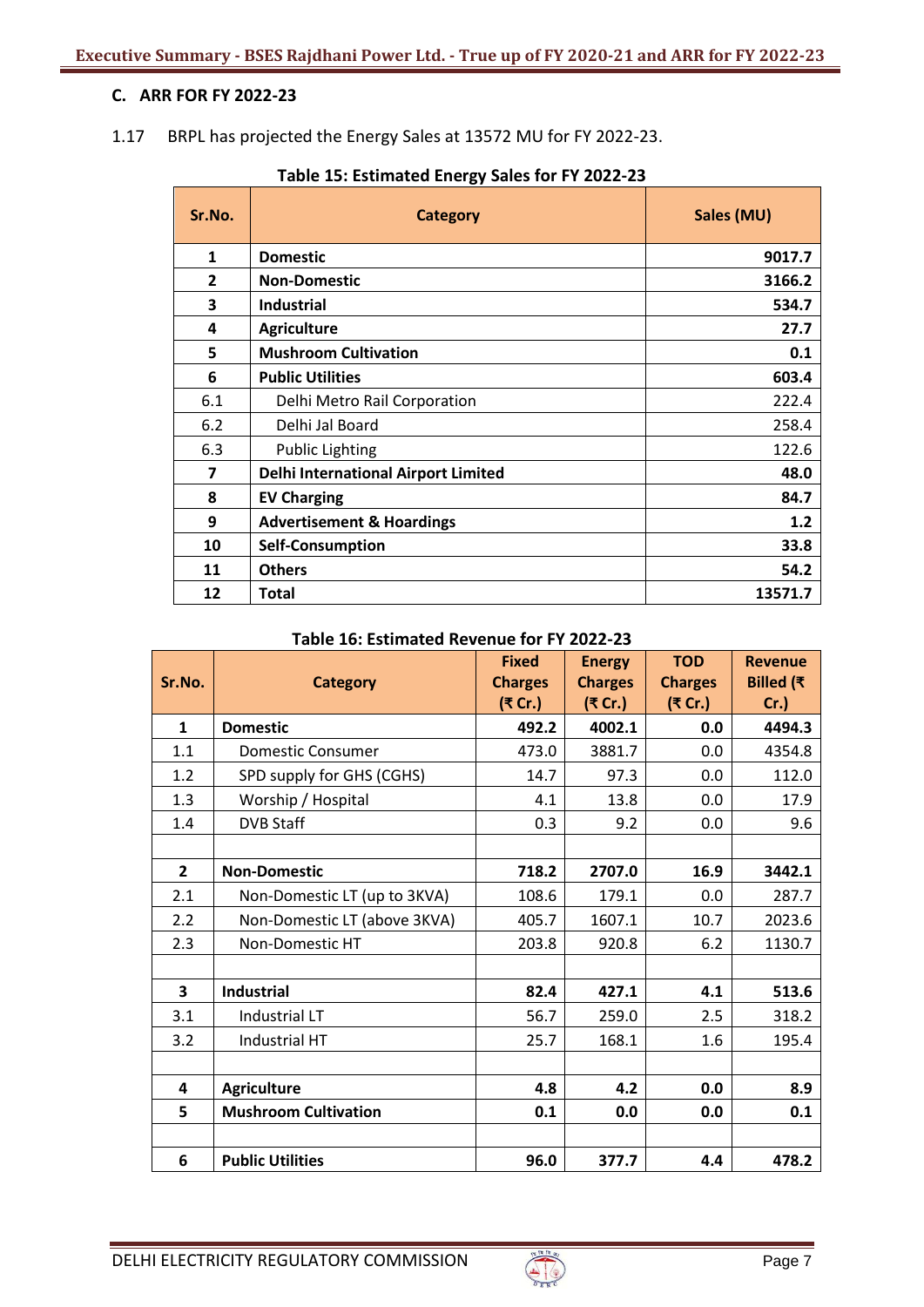### **Executive Summary - BSES Rajdhani Power Ltd. - True up of FY 2020-21 and ARR for FY 2022-23**

| Sr.No. | <b>Category</b>                            | <b>Fixed</b><br><b>Charges</b><br>(₹ Cr.) | <b>Energy</b><br><b>Charges</b><br>(₹ Cr.) | <b>TOD</b><br><b>Charges</b><br>(₹ Cr.) | <b>Revenue</b><br>Billed (₹<br>$Cr.$ ) |
|--------|--------------------------------------------|-------------------------------------------|--------------------------------------------|-----------------------------------------|----------------------------------------|
| 6.1    | Delhi Metro Rail Corporation               | 44.7                                      | 133.5                                      | 5.1                                     | 183.3                                  |
| 6.2    | Delhi Jal Board                            | 36.7                                      | 158.3                                      | $-0.4$                                  | 194.5                                  |
| 6.3    | <b>Public Lighting</b>                     | 14.7                                      | 85.9                                       | $-0.2$                                  | 100.4                                  |
|        |                                            |                                           |                                            |                                         |                                        |
| 7      | <b>Delhi International Airport Limited</b> | 15.4                                      | 35.8                                       | 0.1                                     | 51.3                                   |
| 8      | <b>EV Charging</b>                         | 0.0                                       | 38.1                                       | 0.0                                     | 38.1                                   |
| 9      | <b>Advertisement &amp; Hoardings</b>       | 0.4                                       | 1.1                                        | 0.0                                     | 1.5                                    |
| 10     | <b>Self-Consumption</b>                    | 0.0                                       | 0.0                                        | 0.0                                     | 0.0                                    |
| 11     | <b>Others</b>                              | 0.0                                       | 59.9                                       | 0.0                                     | 59.9                                   |
| 12     | Total                                      | 1409.5                                    | 7653.0                                     | 25.5                                    | 9088.0                                 |
|        | Revenue Realised @ 99.5 % CE               |                                           |                                            |                                         | 9042.6                                 |

1.18 BRPL submitted that the Regulation-25 (1) of *DERC (Business Plan) Regulations, 2019* specifies the Distribution Loss Target from FY 2020-21 to FY 2022-23 as under:

| Table 17: Distribution Loss during FY 2020-21 |  |
|-----------------------------------------------|--|
|                                               |  |

| Sr.No. | <b>Distribution Licensee</b>       | FY 2020-21 | <b>FY 2021-22</b> | FY 2022-23 |
|--------|------------------------------------|------------|-------------------|------------|
|        | <b>BSES Rajdhani Power Limited</b> | 8.10%      | 8.00%             | '.90%      |

- 1.19 BRPL has considered Collection Efficiency of 99.50% during FY 2022-23 in accordance with Regulation 26(1) of *DERC (Business Plan) Regulations, 2019*.
- 1.20 Estimated Energy Requirement and Energy Balance for FY 2022-23 is as follows:

|  |  |  | Table 18: Energy Requirement& Energy Balance (MU) for FY 2022-23 |
|--|--|--|------------------------------------------------------------------|
|--|--|--|------------------------------------------------------------------|

| Sr. No. | <b>Particulars</b>                                  | <b>MU</b> |
|---------|-----------------------------------------------------|-----------|
|         | <b>Energy Availability</b>                          |           |
| 1       | Power Purchase @Exbus-FIRM                          | 12079     |
| 2       | Inter-State Losses                                  | 346       |
| 3       | Power Available at Delhi Periphery                  | 11733     |
| 4       | Intra-state Loss & Charges (Including SLDC charges) | 106       |
| 5       | Power Available to DISCOM                           | 11627     |
| 6       | ST Purchase to be met at Discom Periphery           | 3307      |
| 7       | <b>Total Available</b>                              | 14934     |
|         | <b>Energy Requirement</b>                           |           |
| 8       | <b>Sales</b>                                        | 13572     |
| 9       | <b>Distribution Loss</b>                            | 7.90%     |
| 10      | <b>Energy Requirement at Distribution Periphery</b> | 14737     |
| 11      | <b>Total Sale of Surplus</b>                        | 198       |

1.21 Based on the above estimation of Energy Requirement, the Power Purchase Cost for FY 2022-23 is estimated as follows:

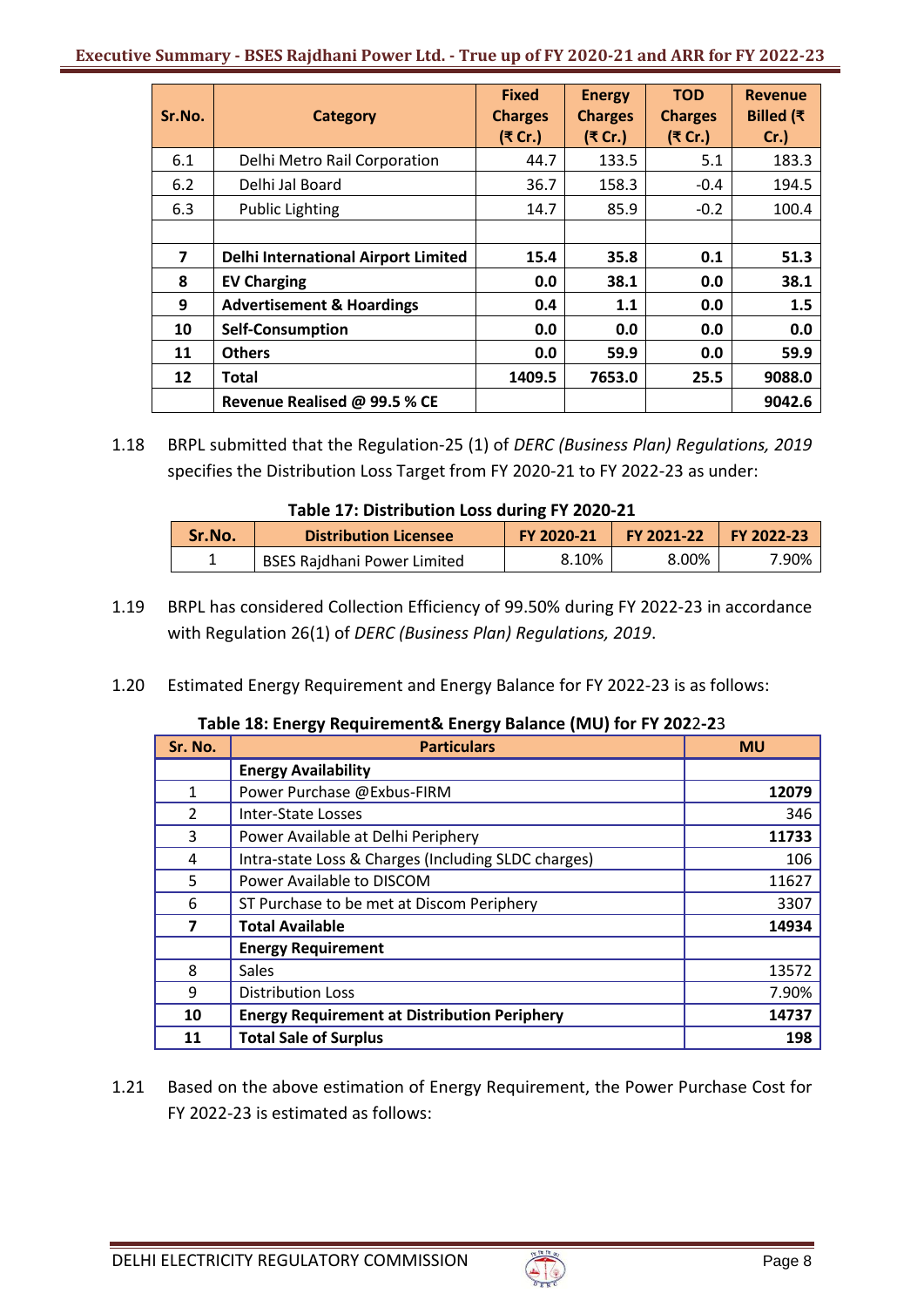| Table 19. FOWER FUILHASE COST TOFFFZOZZ-29 |           | <b>FC</b> | <b>VC</b> | <b>TC</b> | <b>TC</b> |
|--------------------------------------------|-----------|-----------|-----------|-----------|-----------|
| <b>Plant</b>                               | <b>MU</b> | Rs.Cr.    | Rs. Cr.   | Rs. Cr.   | Rs./kWh   |
| <b>NTPC</b>                                | 4489.1    | 973.0     | 1284.4    | 2257.3    | 5.03      |
| <b>APCPL</b>                               | 25.9      | 11.5      | 17.4      | 28.9      | 11.19     |
| <b>NHPC</b>                                | 1042.3    | 122.1     | 134.8     | 256.9     | 2.47      |
| <b>NPCIL</b>                               | 422.9     | 0.0       | 142.4     | 142.4     | 3.37      |
| <b>SJVNL</b>                               | 275.2     | 28.3      | 31.3      | 59.6      | 2.17      |
| <b>THDC</b>                                | 201.1     | 41.9      | 42.0      | 83.8      | 4.17      |
| <b>TALA</b>                                | 44.0      |           | 10.0      | 10.0      | 2.27      |
| <b>DVC</b>                                 | 1128.2    | 219.6     | 339.3     | 558.9     | 4.95      |
| SGS                                        | 1807.3    | 453.7     | 724.6     | 1178.2    | 6.52      |
| SASAN                                      | 489.7     | 8.3       | 75.1      | 83.4      | 1.70      |
| <b>Total RPO</b>                           | 1999.4    | 0.0       | 573.5     | 573.5     | 2.87      |
| <b>New Plants</b>                          | 154.4     | 59.8      | 43.4      | 103.2     | 6.68      |
| Arrears                                    | 0.0       | 883.5     |           | 883.5     | 0.00      |
|                                            |           |           |           | 0.0       | 0.00      |
| <b>Total Long term</b>                     | 12079.6   | 2801.6    | 3418.1    | 6219.7    | 5.15      |
|                                            |           |           |           |           |           |
| <b>ST Purchase</b>                         | 3307.3    |           | 1673.5    | 1673.5    | 5.06      |
| <b>ST Sale</b>                             | 198.1     |           | 52.1      | 52.1      | 2.63      |
| <b>REC</b>                                 |           |           |           | 170.0     |           |
| <b>Transmission Loss/Charges</b>           | $-451.9$  |           |           | 1232.0    |           |
|                                            |           |           |           |           |           |
| Rebate                                     |           |           |           | 117.4     |           |
| <b>Net Power Purchase Cost</b>             | 14736.9   | 2801.6    | 5039.5    | 9125.7    | 6.19      |

1.22 The cost of REC purchase for meeting Solar and Non-Solar RPO for FY 2022-23 are as follows:

| <b>Particulars</b>       | <b>Solar</b> | <b>Non-Solar</b> |              |              |  |  |
|--------------------------|--------------|------------------|--------------|--------------|--|--|
|                          |              | <b>HPO</b>       | <b>Other</b> | <b>Total</b> |  |  |
| Sales (MU)               | 13571.9      |                  |              |              |  |  |
| Hydro (MU)               |              |                  | 1638.6       |              |  |  |
| Base for RPO (MU)        |              |                  | 11933.3      |              |  |  |
| Target (%)               | 10.50%       | 0.35%            | 10.50%       | 21.35%       |  |  |
| Target (MU)              | 1253.0       | 41.8             | 1253.0       | 2547.8       |  |  |
| Arrangement (MU)         | 1249.7       | 78.4             | 749.7        | 2077.8       |  |  |
| Shortfall/(Surplus) (MU) | 3.3          | $-36.6$          | 503.3        | 469.9        |  |  |
| REC Rates (₹/kwh)        | 2.40         |                  | 3.00         |              |  |  |
| REC + GST @12%           | 2.69         |                  | 3.36         |              |  |  |
| REC Cost (₹ Cr.)         | 0.9          |                  | 169.1        | 170.0        |  |  |

#### **Table 20: Cost on account of RPO**

1.23 Intra-State and Inter State Transmission charges projected by BRPL for FY 2022-23 are as follows:

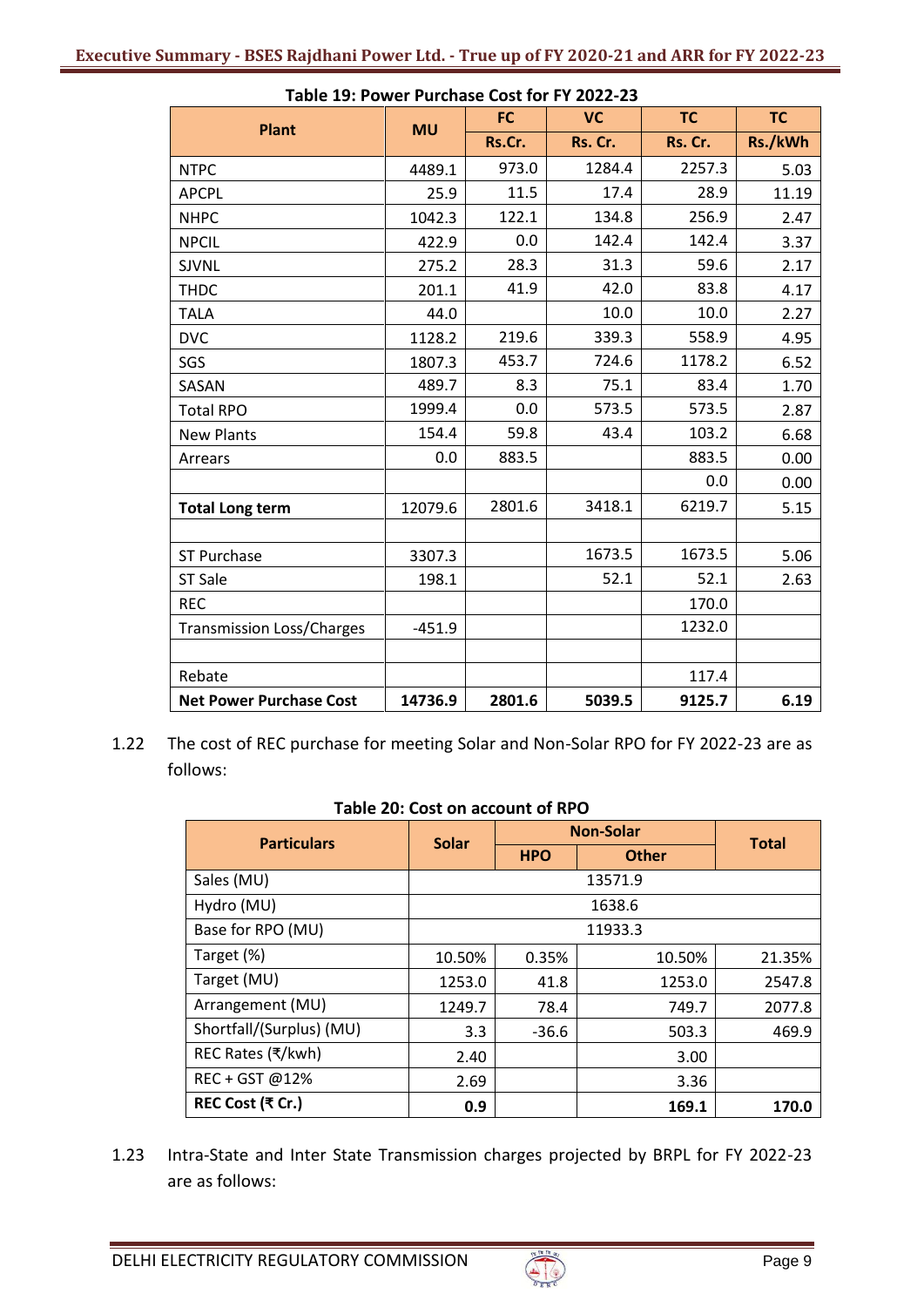| Sr. No | <b>Particulars</b>                     | FY 2022-23 |
|--------|----------------------------------------|------------|
| i.     | Inter Transmission Losses (MU) @ 3.42% | 345.6      |
| ii     | Intra Transmission Losses (MU) @ 0.88% | 106.3      |
| A      | <b>Total Transmission losses (MU)</b>  | 451.9      |
| B      | Transmission Charges (₹ Crore)         | 1232.0     |

1.24 The O&M Expenses estimated by BRPL for FY 2022-23 are as follows:

| Table 22: O&M Expenses estimated during FY 2022-23 |  |
|----------------------------------------------------|--|
|----------------------------------------------------|--|

| Sr. No.        | <b>Assets/lines</b>       | Avg.<br><b>Quantity</b> | <b>Units</b>      | <b>Norms</b> | <b>Amount</b><br>(Rs. Cr.) |
|----------------|---------------------------|-------------------------|-------------------|--------------|----------------------------|
| $\mathbf{1}$   | 66 kV lines               |                         | Rs. Lakh/ Ckt. Km |              |                            |
| 2              | 33 kV lines               | 1299.0                  |                   | 4.156        | 54.0                       |
| 3              | 11 kV lines               | 8461.5                  | Rs. Lakh/ Ckt. Km | 1.239        | 104.8                      |
| 4              | LT lines system           | 13948.8                 | Rs. Lakh/ Ckt. Km | 6.629        | 924.7                      |
| 5              | 66/11 kV grid sub-station | 6658.5                  | Rs. Lakh/ MVA     | 1.114        | 74.2                       |
| 6              | 33/11 kV grid sub-station |                         |                   |              |                            |
| $\overline{7}$ | 11/0.4 kV DT              | 6650.9                  | Rs. Lakh/ MVA     | 2.763        | 183.8                      |
| 8              | Total                     |                         |                   |              | 1341.4                     |

1.25 The additional O&M Expenses for FY 2022-23 as estimated by BRPL are as follows:

| Table 23: Additional O&M Expenses estimated for FY 2022-23(Rs. Cr.) |  |  |
|---------------------------------------------------------------------|--|--|
|---------------------------------------------------------------------|--|--|

| Sr. No | <b>Particulars</b>                                      | FY 2022-23 |
|--------|---------------------------------------------------------|------------|
| 1      | Loss on Sale of Retired Assets                          | 17.3       |
| 2      | Incremental impact of 7th Pay Commission                | 95.6       |
| 3      | Legal Expenses                                          | 16.7       |
| 4      | Ombudsman/legal Fees                                    | 1.0        |
| 5      | Incremental License Fee paid on assets                  | 3.0        |
| 6      | Syndication Fee/Bank charges regarding loan of Working  | 1.9        |
|        | Capital and Regulatory Assets                           |            |
| 7      | Covid -19 additional expenses                           | 6.6        |
| 8      | Expenses on account of new initiatives                  | 1.9        |
| 9      | Incremental GST Impact                                  | 14.8       |
| 10     | <b>Incremental SMS Charges</b>                          | 1.5        |
| 11     | Leave Service and Pension Contribution to DVB employees | 138.0      |
| 12     | Total                                                   | 298.1      |

- 1.26 BRPL has requested the Commission to allow the estimated refundable Unspent Consumer Contribution amounting to Rs. 199.3 Cr. in the Tariff for FY 2022-23.
- 1.27 BRPL has considered the gross capitalisation of Rs. 857 Cr. including consumer contribution (Deposit work) (Rs. 67 Cr.) during FY 2022-23 as approved by the Commission, provided that the same may be trued-up based on the actuals incurred to meet the loss targets issued by the Commission for FY 2022-23.

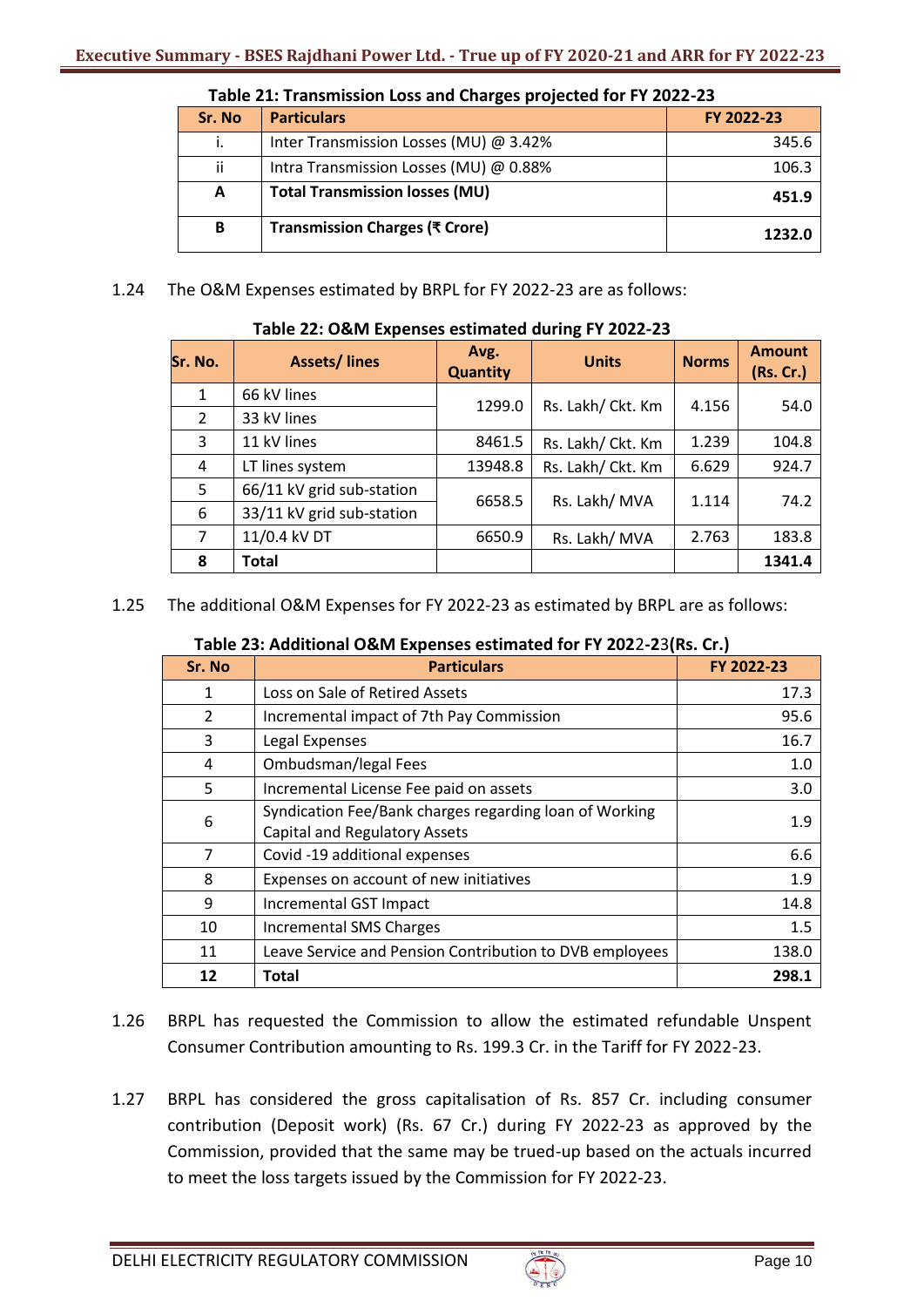1.28 BRPL has considered the rate of depreciation of 4.66% for FY 2022-23 as claimed in FY 2020-21. However, the depreciation rate of 4.66% so computed, may undergo change at the end of FY 2022-23 based on actual capitalization. The depreciation for FY 2022-23 is submitted as follows:

| Sr.No. | <b>Particulars</b>                  | <b>Amount</b> |
|--------|-------------------------------------|---------------|
| 1      | Opening GFA for FY 2021-22          | 8231.9        |
| 2      | Addition during FY 2021-22          | 686.0         |
| 3      | Opening GFA for FY 2022-23          | 8917.9        |
| 4      | Additions during the year           | 857.0         |
| 5      | Closing GFA for FY 2022-23          | 9774.9        |
| 6      | Average GFA                         | 9346.4        |
| 7      | Less: Average Consumer Contribution | 1064.8        |
| 8      | Average GFA net of CC               | 8281.6        |
| 9      | Average rate of depreciation        | 4.66%         |
| 10     | <b>Depreciation for FY 2022-23</b>  | 385.8         |

### **Table 24: Depreciation for FY 2022-23 (Rs. Cr.)**

1.29 BRPL has computed Return on Capital Employed (RoCE) during FY 2022-23as under:

| Sr.No.        | <b>Particulars</b>                      | FY 2022-23 |  |  |
|---------------|-----------------------------------------|------------|--|--|
|               | <b>Average Equity</b>                   | 2546.2     |  |  |
| $\mathcal{L}$ | Average Debt                            | 2974.1     |  |  |
| 3             | Total                                   | 5520.2     |  |  |
| 4             | Rate of Return on Equity                | 16.00%     |  |  |
| 5             | <b>Income Tax Rate</b>                  | 25.17%     |  |  |
| 6             | Grossed up Return on Equity             | 21.38%     |  |  |
|               | Rate of Interest on Debt                | 12.71%     |  |  |
| 8             | Weighted Average Cost of Capital (WACC) | 16.71%     |  |  |
| 9             | Regulated Rate Base (RRB (i))           | 5684.5     |  |  |
| 10            | Return on Capital Employed (RoCE)       | 949.9      |  |  |

**Table 25: RoCE for FY 2022-23 (Rs. Cr.)**

- 1.30 BRPL has considered the Non-Tariff Income and income from other business during FY 20202-23 equivalent to actual NTI during FY 2020-21 as Rs. 103.8 Crore.
- 1.31 The Aggregate Revenue Requirement during FY 2022-23 is tabulated as follows:

# **Table 26: Aggregate Revenue Requirement for FY 2022-23**

| Sr.No.        | <b>Particulars</b>                                                 | FY 2022-23 |  |  |  |
|---------------|--------------------------------------------------------------------|------------|--|--|--|
| 1             | Net Power Purchase Cost including Transmission and SLDC<br>Charges | 9125.7     |  |  |  |
| $\mathcal{P}$ | <b>O&amp;M Expenses</b>                                            | 1341.4     |  |  |  |
| 3             | <b>Additional O&amp;M Expenses</b>                                 | 298.1      |  |  |  |
| 4             | Depreciation                                                       | 385.8      |  |  |  |
| 5             | Return on Capital Employed (RoCE)                                  | 949.9      |  |  |  |
| 6             | <b>Other Expenses</b>                                              | 199.3      |  |  |  |

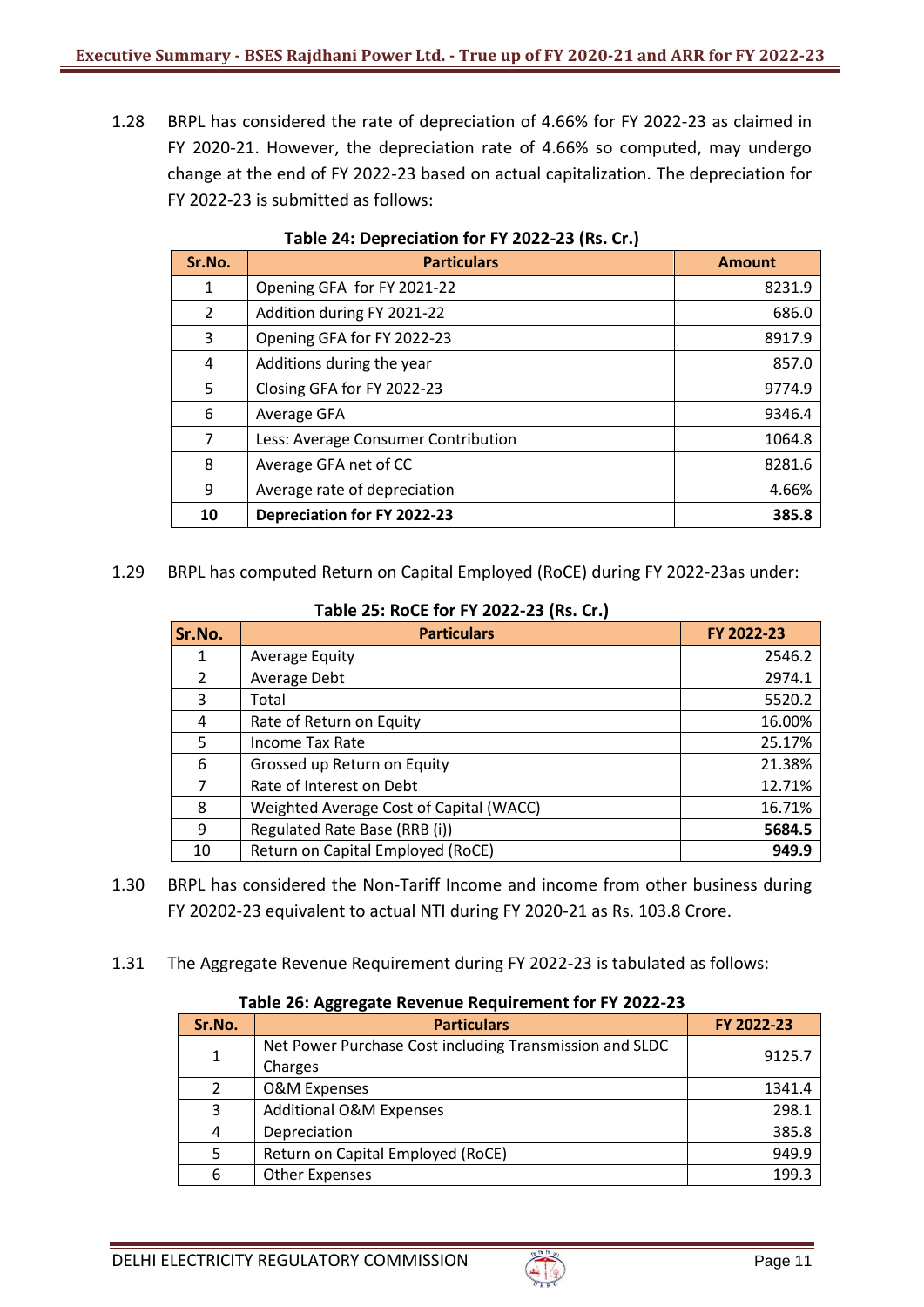| Sr.No. | <b>Particulars</b>            | FY 2022-23 |
|--------|-------------------------------|------------|
|        | Sub-total                     | 12300.1    |
|        | Less: NTI                     | 103.8      |
| q      | Aggregate Revenue Requirement | 12196.3    |

### 1.32 BRPL has submitted the Regulatory Assets till FY 2020-21as follows:

### **Table 27: Regulatory Assets till FY 2020-21 (Rs. Cr.)**

| Sr. No.                 | <b>Particulars</b>                                                                                     | FY 2020-21 |
|-------------------------|--------------------------------------------------------------------------------------------------------|------------|
| A                       | <b>RA Creation</b>                                                                                     |            |
| 1                       | Opening RA for FY 2020-21                                                                              | 4189       |
| 2                       | Revenue Gap during FY 2020-21                                                                          | 1407       |
| 3                       | Rate of carrying cost                                                                                  | 12.77%     |
| 4                       | Carrying cost accrued during the year                                                                  | 625        |
| 5                       | Amortisation through 8% surcharge                                                                      | 612        |
| 6                       | Amortisation of Carrying cost                                                                          | 258        |
| $\overline{\mathbf{z}}$ | Closing RA for FY 2020-21 on stand-alone basis                                                         | 5350       |
| 8                       | Add:                                                                                                   |            |
| a                       | Impact of issues under consideration but yet to be<br>implemented by DERC (including CC upto FY 20-21) | 1562       |
| $\mathsf b$             | Impact of APTEL Judgments pending implementation by<br>DERC (including CC upto FY 20-21)*              | 847        |
| C                       | Impact of issues taken up in review petition filed before<br>DERC (including CC upto FY 20-21)         | 81         |
| 9                       | Total Closing RA upto FY 2020-21                                                                       | 7840       |
|                         |                                                                                                        |            |
| 10                      | Impact of Issues Pending in APTEL (including CC upto FY                                                | 10214      |
| 11                      | Total RA upto FY 2020-21 including claims pending in APTEL                                             | 18055      |

*\*Excluding impact of Hon'ble Supreme Court's Order dated 01.12.2021*

#### 1.33 The Revenue (Gap)/ Surplus for FY 2022-23 at Existing Tariffs is as follows:

#### **Table 28: Revenue (Gap)/ Surplus at Existing Tariff for FY 2022-23 (Rs. Cr.)**

| Sr.No. | <b>Particulars</b>            | Amount   |
|--------|-------------------------------|----------|
|        | ARR for FY 2022-23            | 12196.3  |
|        | Revenue available towards ARR | 9042.6   |
|        | <b>Revenue (Gap)/ Surplus</b> | (3153.8) |

### **PROPOSAL ON TARIFF STRUCTURE**

- 1.34 BRPL has submitted the following proposals for Tariff Structure:
	- a) Implementation of Regulation-130 and Regulation-131 of DERC Tariff Regulations, 2017.
	- b) Time bound recovery of Regulatory Assets/Revenue Gap.
	- c) Removal of Capping and allow Monthly PPAC.